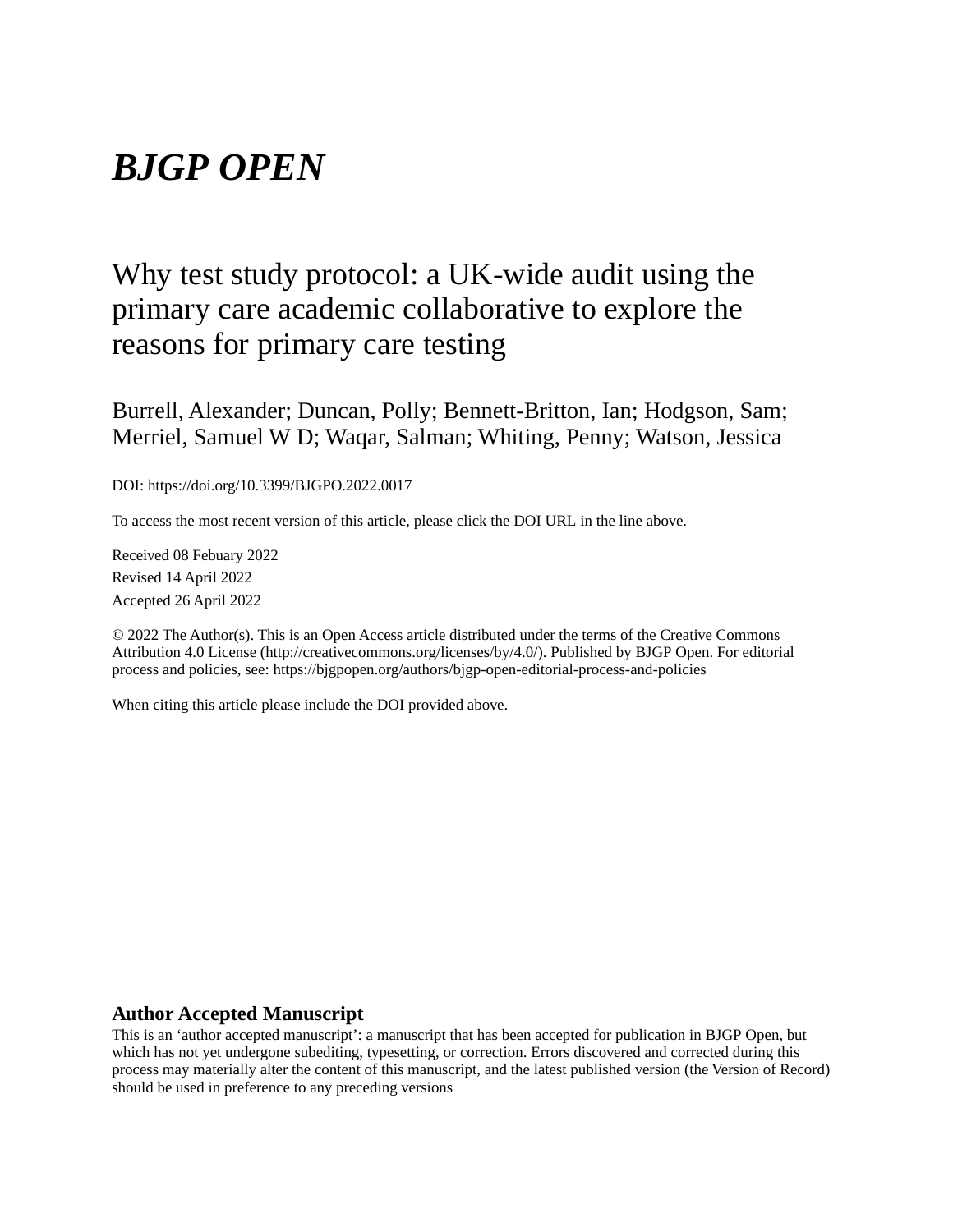# Why test study protocol: a UK-wide audit using the Primary Care Academic Collaborative to explore the reasons for primary care testing

Alexander Burrell<sup>1</sup>, Polly Duncan<sup>1</sup>, Ian Bennett-Britton<sup>2</sup>, Sam Hodgson<sup>2</sup>, Samuel W D Merriel<sup>3</sup>, Salman Waqar<sup>5</sup>, Penny F Whiting<sup>1</sup>, Jessica Watson<sup>1</sup>, on behalf of the Primary Care Academic Collaborative (PACT)

- 1. Centre for Academic Primary Care, University of Bristol
- 2. Primary Care Research Centre, School of Primary Care, Population Sciences and Medical Education, University of Southampton
- 3. Exeter Collaboration for Academic Primary Care (APEx), Exeter Medical School, University of Exeter
- 4. Nuffield Department of Primary Care Health Sciences, University of Oxford
- 5. Bristol Population Health Science Institute, University of Bristol

#### **Corresponding author:**

Dr Jessica Watson, Clinical Lecturer, Centre for Academic Primary Care, Population Health Sciences, University of Bristol Jessica.Watson@bristol.ac.uk

Word count: 2346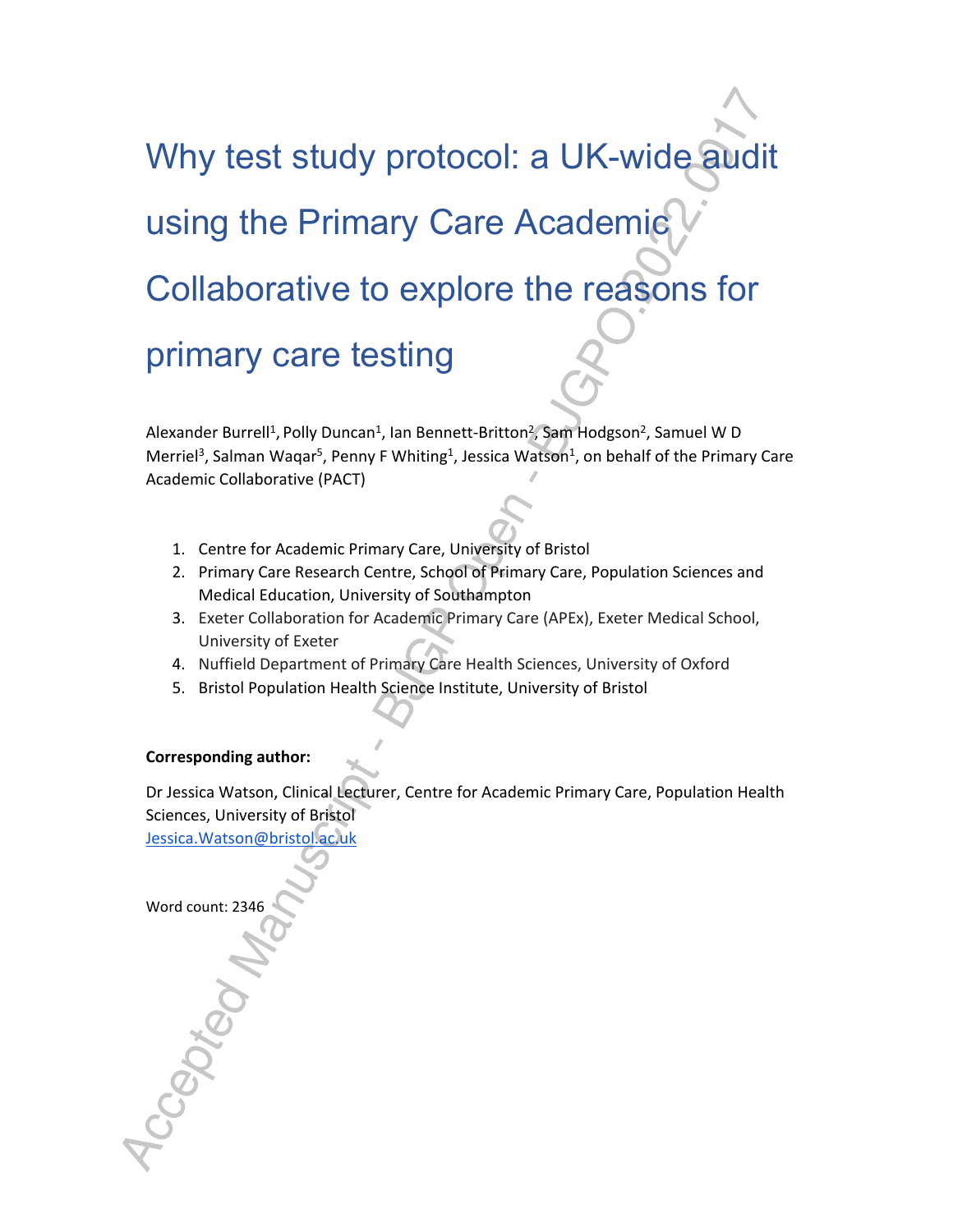#### **Abstract**

#### **Background**

The number of blood tests done in primary care has been increasing over the last 20 years. Some estimates suggest that up to a quarter of these tests may not have been needed. This could lead to a cascade effect of further investigations, appointments, or referrals, as well as anxiety for patients, increased workload and costs to the health service. To better understand the impact and sequelae of blood tests on patients, we need to know why blood tests are requested and what is done with the results.

#### **Aims**

To explore who orders blood tests and why, and how test results are actioned in primary care.

#### **Design & Setting**

Retrospective audit of electronic health records in general practices across the UK.

#### **Method**

The Primary care Academic CollaboraTive (PACT), a UK-wide network of primary care health professionals, will be utilised to collect data from individual practices. PACT members will be asked to review the electronic health records of 50 patients who had recent blood tests in their practice, and manually extract anonymised data on who requested the test, the indication, the result, and subsequent actions. Data will also be collected from PACT members to assess the feasibility of the collaborative model.

#### **Conclusion**

PACT offers a unique opportunity to extract clinical data which cannot otherwise be obtained. Understanding the indications for tests will help identify priority areas for research to optimise testing and patient safety in primary care.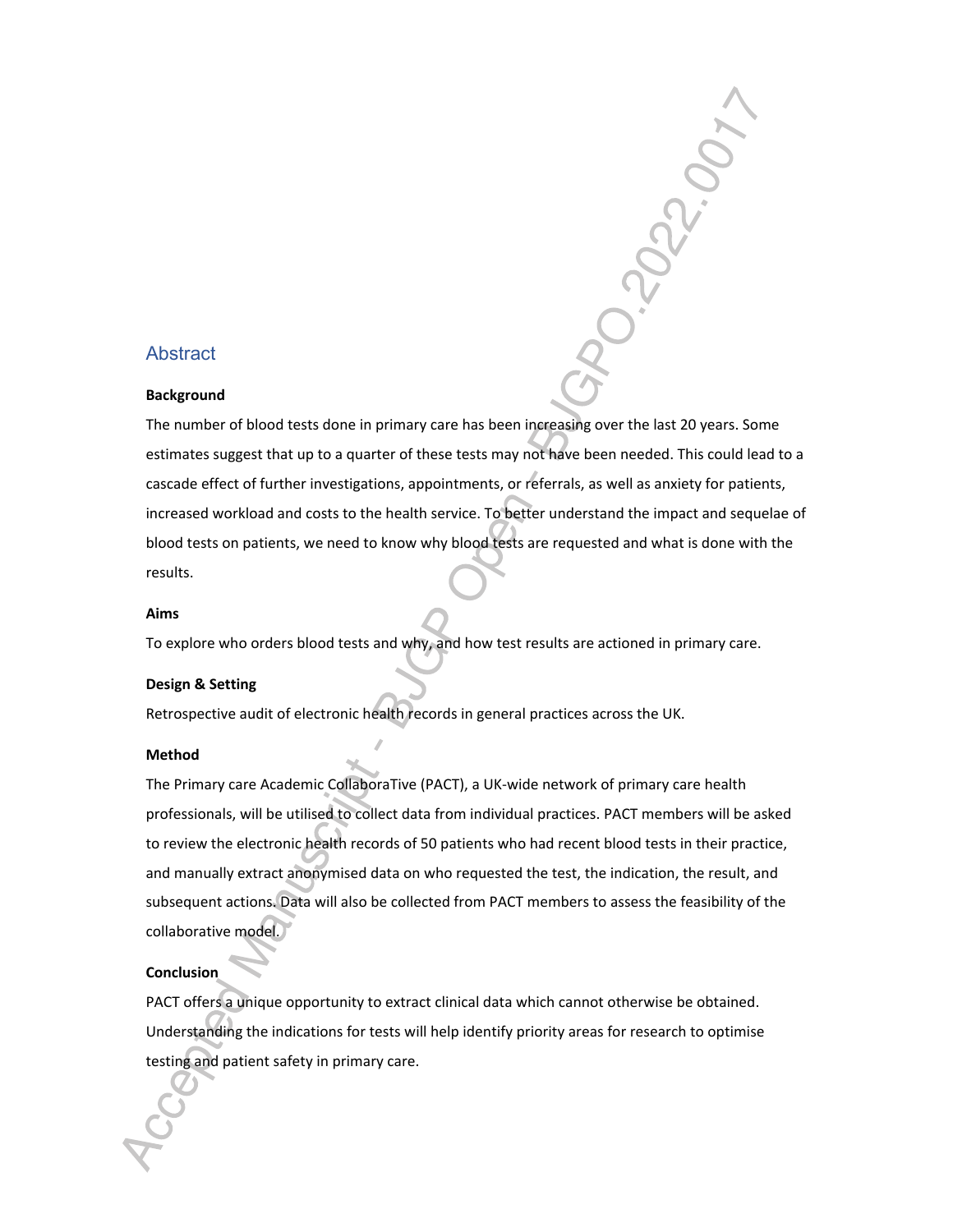#### **Keywords**

Primary Health Care; General Practice; Clinical Laboratory Techniques; Clinical Decision-Making; Collaborative Research

#### How this fits in

The number of blood tests done in GP surgeries has been increasing without a clear corresponding increase in diagnosis of disease. Estimates suggest up to a quarter of tests may not be necessary. This study, using a novel collaborative research model, will collect data from practices across the United Kingdom on why blood tests are done and how the results are used. This will help identify priority areas for future research to optimise testing in the community.

#### Introduction

Routine data from primary care electronic health records has shown large increases in the use of blood tests in UK primary care over the past two decades, $1/2$  and significant variation in testing rates between GP practices.<sup>3</sup> This rise in testing has taken place in the context of significant uncertainty and lack of evidence to determine which tests are 'necessary', with guidelines for chronic disease monitoring mostly based on expert opinion,<sup>4</sup> and many reasons for testing in primary care falling outside of clinical guidelines. Estimates have suggested that 25% of primary care pathology testing might be 'unnecessary',<sup>5</sup> with research demonstrating unwarranted variation and overuse of specific tests including thyroid function tests, liver function tests, prostate specific antigen tests and vitamin D.<sup>6</sup> This may lead to further blood tests, imaging, GP appointments and referrals, a process sometimes referred to as the "cascade effect",<sup>7</sup> with implications for GP workload, patient anxiety and healthcare costs. The concept of the cascade effect has been around for over 30 years,<sup>8</sup> but is rarely measured,<sup>9</sup> and the overall frequency and implications of cascade testing on primary care workload is unknown.

Reduction in unwarranted variation in testing rates has been frequently cited as an aim,<sup>10</sup> particularly in the current context of rising workload,<sup>11</sup> a primary care workforce crisis, and concerns about socioeconomic inequalities in health. A prerequisite to achieving this aim is to first understand the rationale for blood testing in primary care, and the outcomes of testing. This information cannot be obtained easily from current Electronic Health Record data.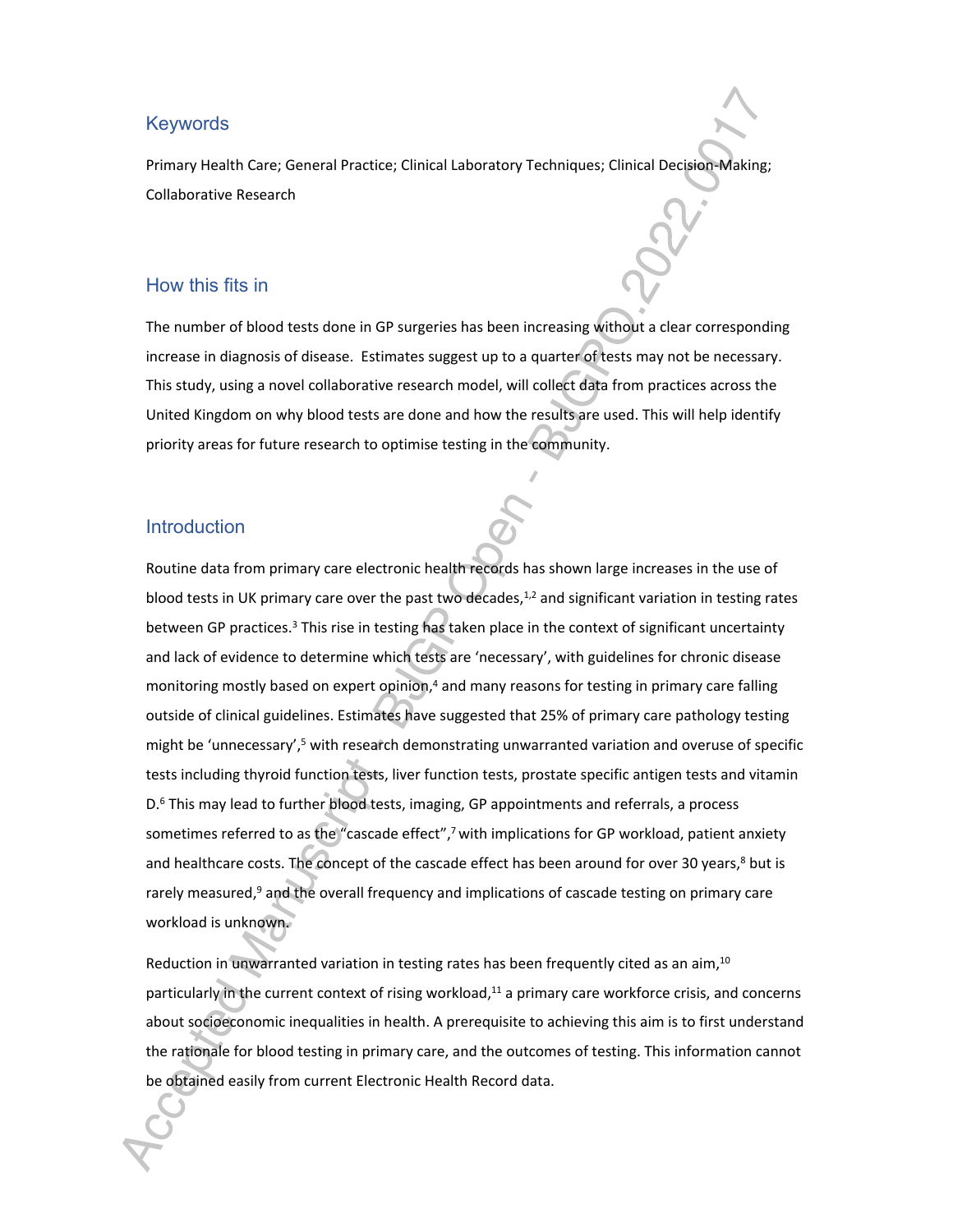Studies quantifying failures in test result follow up have been systematically reviewed, with between 6.8% and 62% of laboratory tests reportedly not followed-up in US settings, and no relevant UK research identified.<sup>12</sup> Surveys and qualitative research have demonstrated that most UK general practices rely on patients contacting the practice for their test results, with a lack of fail-safe mechanisms.13-15 Errors associated with failures in filing, communicating and actioning of abnormal results can lead to delayed and missed diagnoses, which are a common reason for litigation in primary care.<sup>16,17</sup> The World Health Organisation has identified that rates of test result follow up are 'suboptimal', leading to serious lapses in care.<sup>18</sup> Tools have been developed for individual practices to audit and improve blood test handling,<sup>19</sup> yet dissemination of this shared learning between GP practices is challenging.

The Primary care Academic CollaboraTive (PACT) is a new UK-wide network of primary care health professionals from England, Wales, Scotland and Northern Ireland, who collectively take part in primary care research and quality improvement (QI) projects that seek to improve patient care. There are over 650 current members of PACT, who have been recruited via social media, electronic newsletters and promotion at primary care conferences and meetings. PACT membership is free and voluntary, members receive a monthly newsletter, with no expectation to participate in PACT activities. Current membership comprises 55% GP trainees, 21% GPs, 7% allied health professionals; the remainder are students and non-clinical researchers (who are not eligible to participate in the Why Test study). PACT members will collect data for projects in their individual practices and the data will be combined to increase the power and generalisability of the results. Practice-level data, benchmarked against other practices taking part, can be used by PACT members to identify areas for QI.

PACT offers a unique opportunity to extract clinical data which cannot otherwise be obtained, including reasons for blood testing, actioning of abnormal results and the cascade effects of blood tests in primary care. Understanding the reasons why tests are currently performed will help identify priority areas for future research to optimise testing in primary care, by identifying clinical areas associated with high volumes of tests, and low yield of abnormal results.

#### Aims

The primary aim of the study is to explore who orders blood tests and why, and how test results are actioned in primary care. As this is one of the first projects using the PACT network the secondary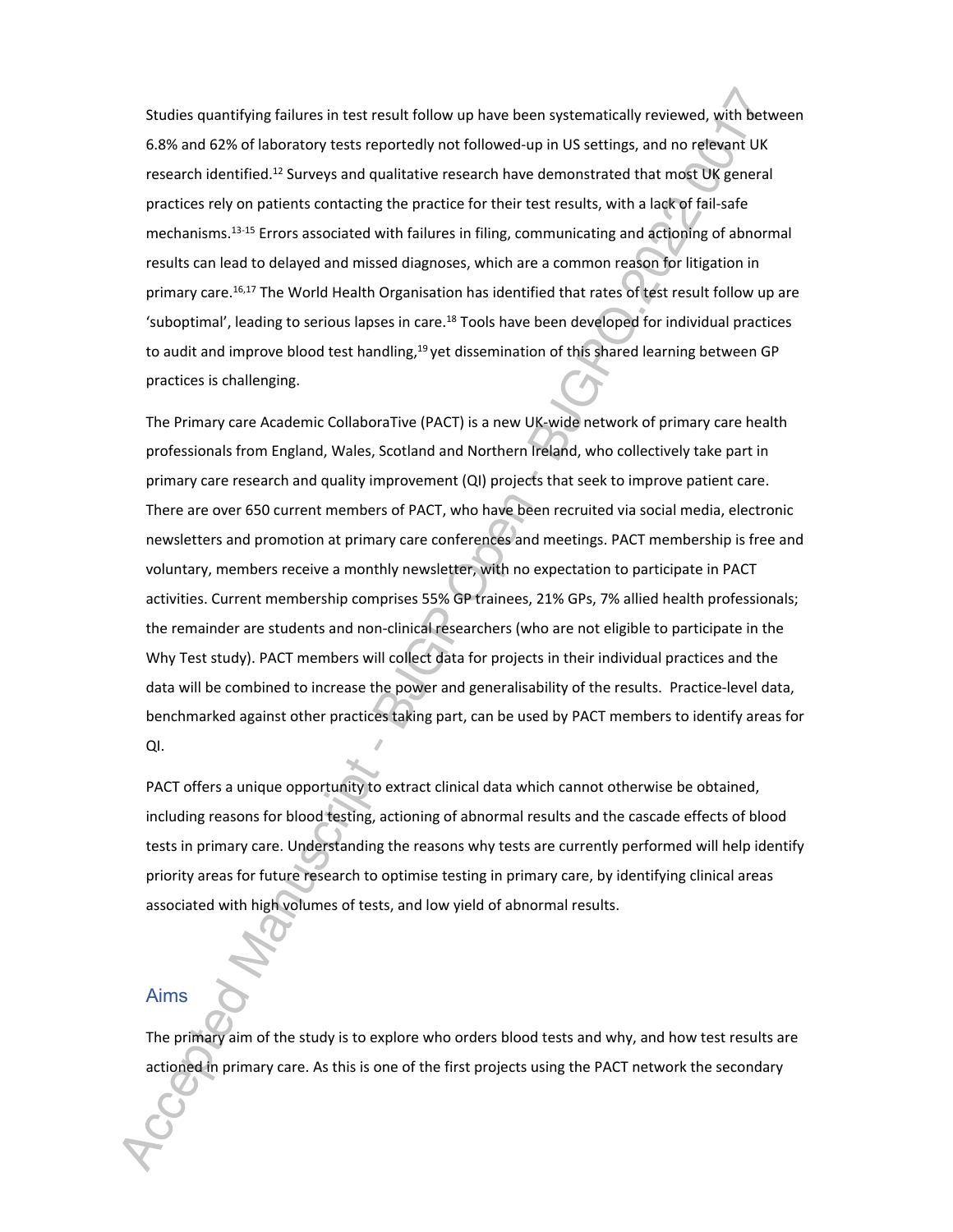aim is to assess the feasibility of using a new network of trainees and health professionals in primary care to carry out high quality research.

The overall aims of this study are broken down into the following specific objectives

- 1. Why are laboratory tests requested in primary care?
	- a. What proportion are for screening, monitoring and diagnosis?
	- b. For diagnostic testing, what are the symptoms which lead to blood testing?
- 2. Who is responsible for ordering laboratory tests in primary care?
	- a. What proportion are requested by GPs, nurses and other allied health professionals?
- 3. How are laboratory test results actioned in primary care?
	- a. What proportion lead to follow on blood tests and GP appointments?
	- b. What proportion of abnormal test results are actioned as intended by the clinician filing the results?
- 4. What proportion of tests yield abnormal results?
	- a. Does this vary depending on the symptoms/reasons for testing?
- **5.** What proportion of tests lead to a change in management?

#### Method

#### Recruitment and sampling

The study will recruit PACT members from across the UK including foundation doctors, GP trainees, GPs, nurses and allied health professionals working in primary care (hereafter 'PACT members'). All current PACT members will be invited to participate in the study. We will ask PACT members to complete an online expression of interest and consent form. A GP partner or practice manager from the PACT member's GP practice will then be required to complete a practice agreement form. A summary of recruitment and consent to the study is shown in **Figure 1**.

We will use purposive sampling to recruit the first 5-10 pilot GP practices, aiming to include a range of PACT team members and a range of electronic health records systems (EMIS, SystmOne and Vision). These pilot practices will be used to identify any problems with the data collection tools prior to the wider rollout. To evaluate the pilot, participating PACT members will be invited to weekly online drop-in meetings with the research team to discuss any issues and ask questions. PACT members will also complete a short online survey on completion of the pilot.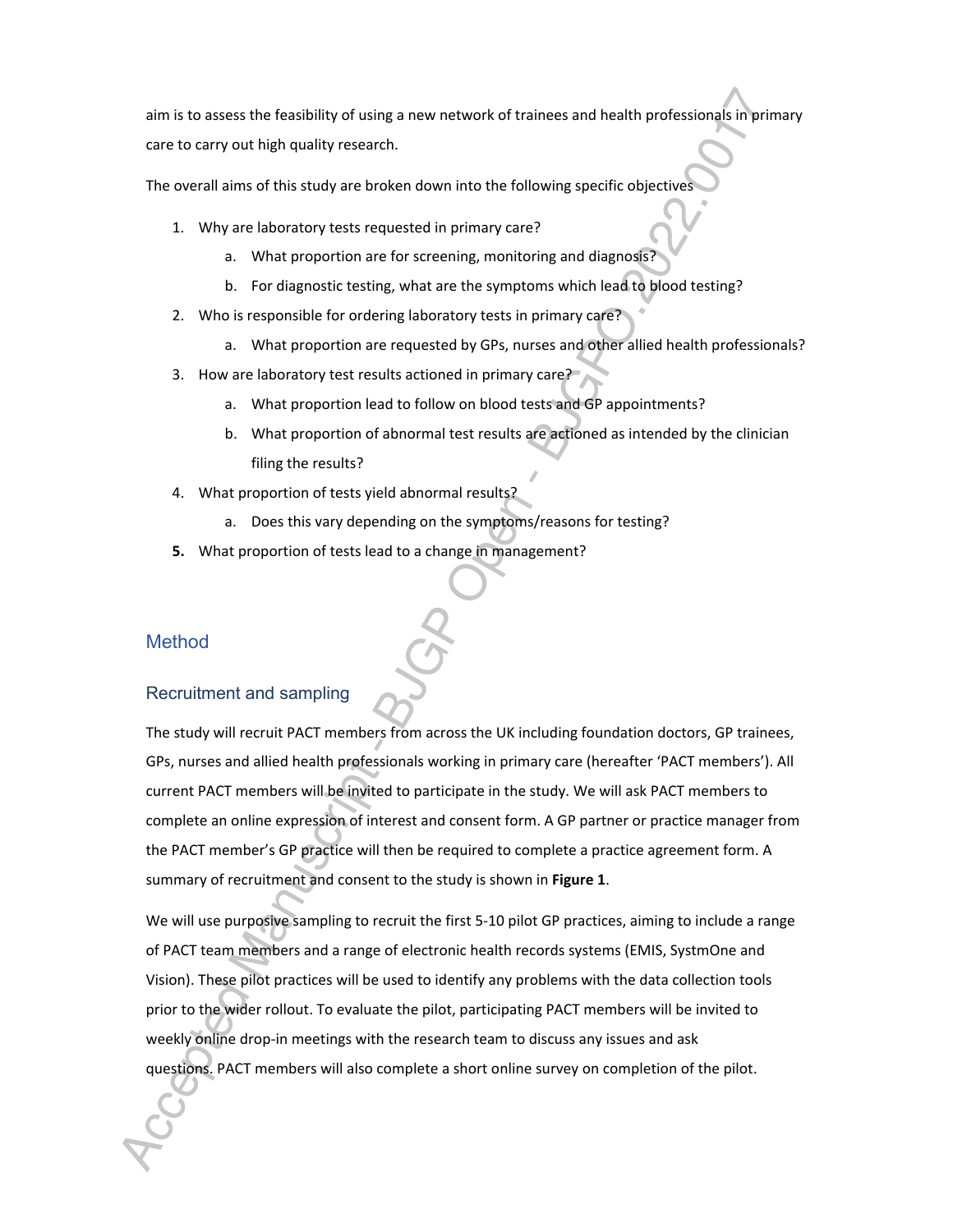Once data from the first 10 practices has been successfully extracted, we invite other practices that have expressed an interest to take part. We aim to recruit at least 50 practices, with 50 patients per practice providing a total of 2500 patients in the study. If more practices are recruited then we will have greater precision in our estimates.

Service support costs will be available to cover GP supervision and administrative support to the PACT member, in line with AcoRD guidelines.<sup>20</sup>

#### **Training**

PACT members will be required to watch two short training videos, and code three fictitious clinical cases using REDCap prior to commencing data collection (see **Supplementary Box 1**). Training materials for participants will be amended following feedback from the pilot practices, to ensure they reflect common areas of uncertainty encountered during the piloting. A pass mark of >70% for each of the three test cases will be required; PACT members scoring =<70% will need to repeat the training. Inter-rater reliability will be assessed using the three test cases; we will compare average training scores between GPs, trainees and allied health professionals to measure the variability of coding amongst different these professional groups.

#### Data collection

Each PACT member will be asked to collect anonymised data by reviewing the GP electronic health records of 50 patients. Any patient aged >=18 years old, having a blood test in primary care during April 2021 will be eligible for inclusion. This period was chosen pragmatically to capture usual practice following the early waves of the covid-19 pandemic, and to allow sufficient time for follow up prior to the blood bottle shortages in August 2021. We will ask PACT members to identify any unusual circumstances within the practice that may have affected testing within the timeframe sampled. Pregnant women and children will be excluded due to biochemical differences in reference ranges for routine bloods. Each PACT member will use a pre-defined search strategy to identify 50 randomly selected eligible patients.

The PACT member will then review the notes of each patient to manually extract anonymised data into a REDCap database. Data collected will include patient demographics, reasons for testing and the clinician's actioning of test results (see **Supplementary Table 1**). If the reason for testing is coded as 'symptoms/diagnosis', this will be subcategorised using the International Classification for Primary Care (ICPC2). The variables for data collection have been developed iteratively using evidence from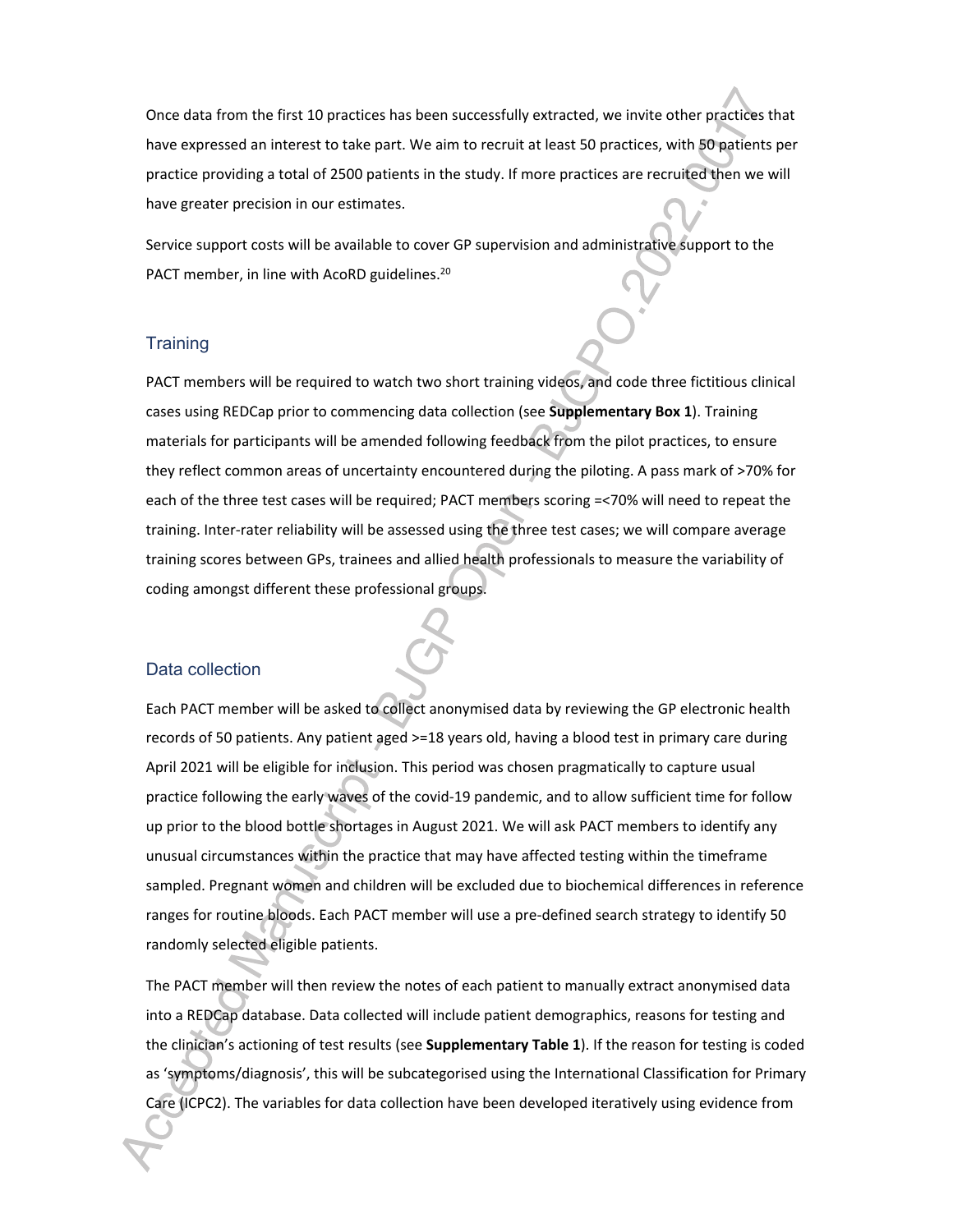previous literature reviews, $21$  questionnaire studies $22,23$  and pre-piloting by members of the research team. Based on pre-pilot work we estimate it will take 5-10 minutes per patient. The variables for data collection (**Supplementary Table 1**) will be modified following piloting as required.

#### Analysis plans

Using a flow diagram, we will examine the number of PACT members who expressed an interest in taking part, the number that were invited and the number that completed the project.

Descriptive analyses will be used to describe:

- 1) Characteristics of participating PACT members (age, gender, ethnicity, healthcare professional type) and their GP practices (list size, index of multiple deprivation, region)
- 2) Proportions of tests:
	- a. requested for screening, monitoring and diagnostic purposes
	- b. requested by GPs, nurses and allied health professionals
	- c. leading to change in management (new medication, diagnosis, follow on tests, referrals)
	- d. actioned as intended (and conversely the proportion of tests which were not actioned and lead to harm or potential harm to patients)
	- e. where there is documented evidence that patients were informed of their results

We will use logistic regression analyses to measure associations between reasons for testing (exposure variable) and frequency of abnormal results (outcome), adjusted for age and gender. The primary outcome will be tests coded as 'abnormal' by PACT members, with a sensitivity analysis to include both 'abnormal' and 'borderline' results. Secondary outcomes will be 'actionable results', defined as tests which trigger an action from the GP coding the test results (eg repeat testing, follow up appointment or telephone call), and 'practice changing results', defined as tests which lead to a change in clinical management (eg new medication, new diagnosis, referral etc). This will give an overview of which indications for testing generate a higher yield of abnormal results.

#### PACT member involvement and engagement

To evaluate the feasibility of the PACT network for carrying out high quality research projects we will collect data on the demographic characteristics of participating PACT members and characteristics of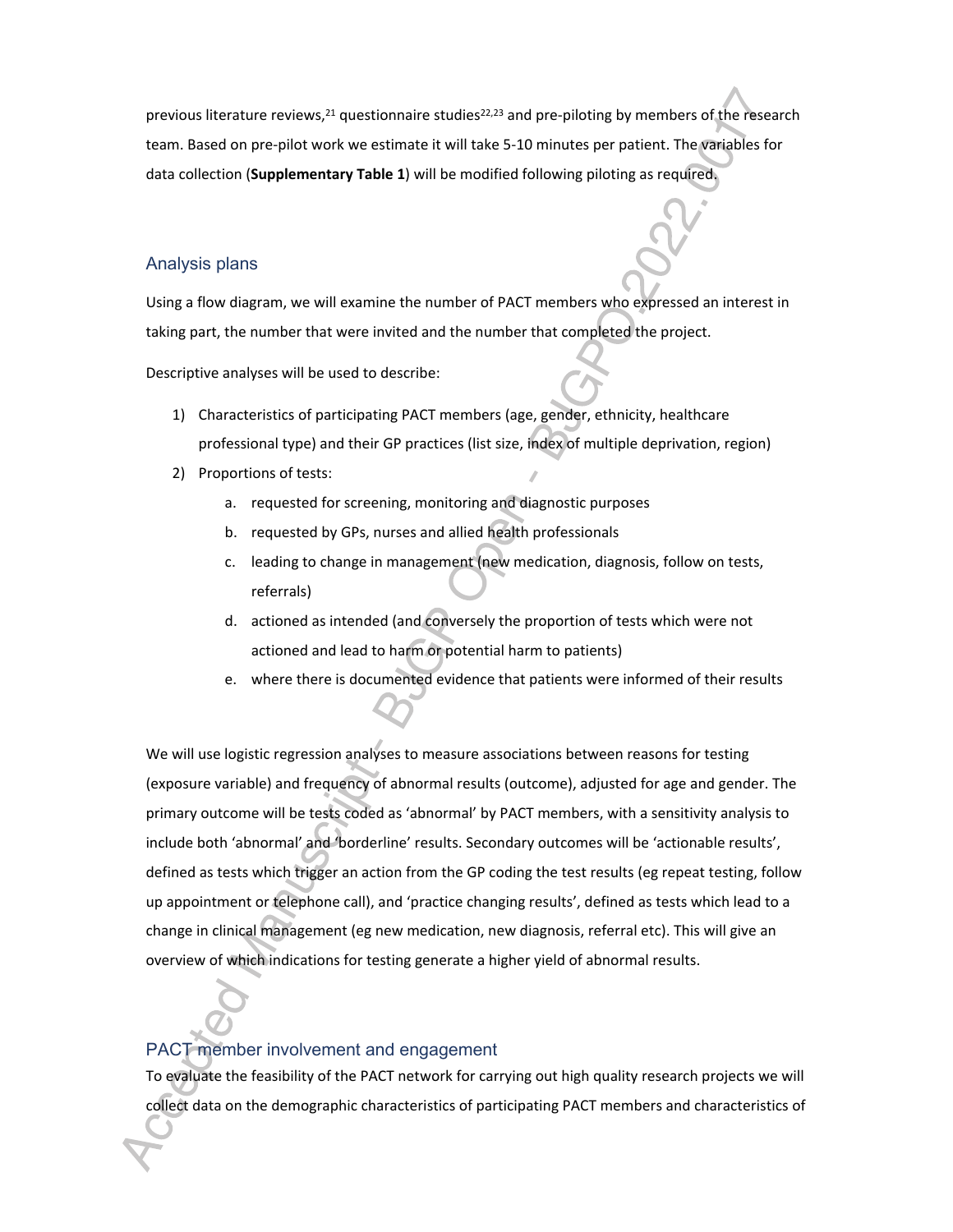participating GP practices. We will also collect and collate feedback from participating PACT members and information about QI activities and learning events triggered by the project. PACT members will be able to contribute to the research process via the secure NIHR-Learn platform, and by optional attendance at open meetings. PACT members who take part in the study will be coauthors or collaborators on the final publication (depending on journal guidelines). We will offer the opportunity for participating PACT members to propose and undertake additional analyses using the data to answer questions of interest to frontline clinicians, in order to ensure that this is a truly collaborative project. This could include for example sub-analyses looking at specific tests of interest to PACT clinicians such as liver function tests.

#### Patient and Public Involvement and Engagement (PPIE)

A PPIE group was consulted for the purpose of this study, comprising five patients with personal experience of undergoing tests in primary care. They shared experiences which resonated with the research objectives, and were particularly interested in not only the reasons for testing but communication of test results. This led to changes in the research objectives and data collection tools to capture test communication. The PPIE group also provided input into the lay summary and were involved in discussions regarding the ethical issues of the proposed data collection methods.

#### **Discussion**

This is a UK-wide study utilising a novel collaborative primary care research network to better understand who orders tests, why, and how the results are used in primary care.

#### **Strengths and Limitations**

This is one of the first studies to test the feasibility of using a collaborative model to conduct research within a primary care setting. Collaborative networks provide opportunities for nonacademic clinicians to be involved in research and have been utilised in other specialties to conduct high impact studies.<sup>24</sup> The PACT model will allow extraction of data which cannot be measured using routine data from electronic health record databases, such as clinical rationale for testing. Using clinicians to extract data allows subjective clinical opinions to be explored, for example '*in your clinical opinion, were the tests necessary?' -* we will use the results of these subjective questions to explore how clinicians' views vary, rather than viewing them as providing definitive data. Practices which choose to participate might be more likely to have an interest in QI or more resources for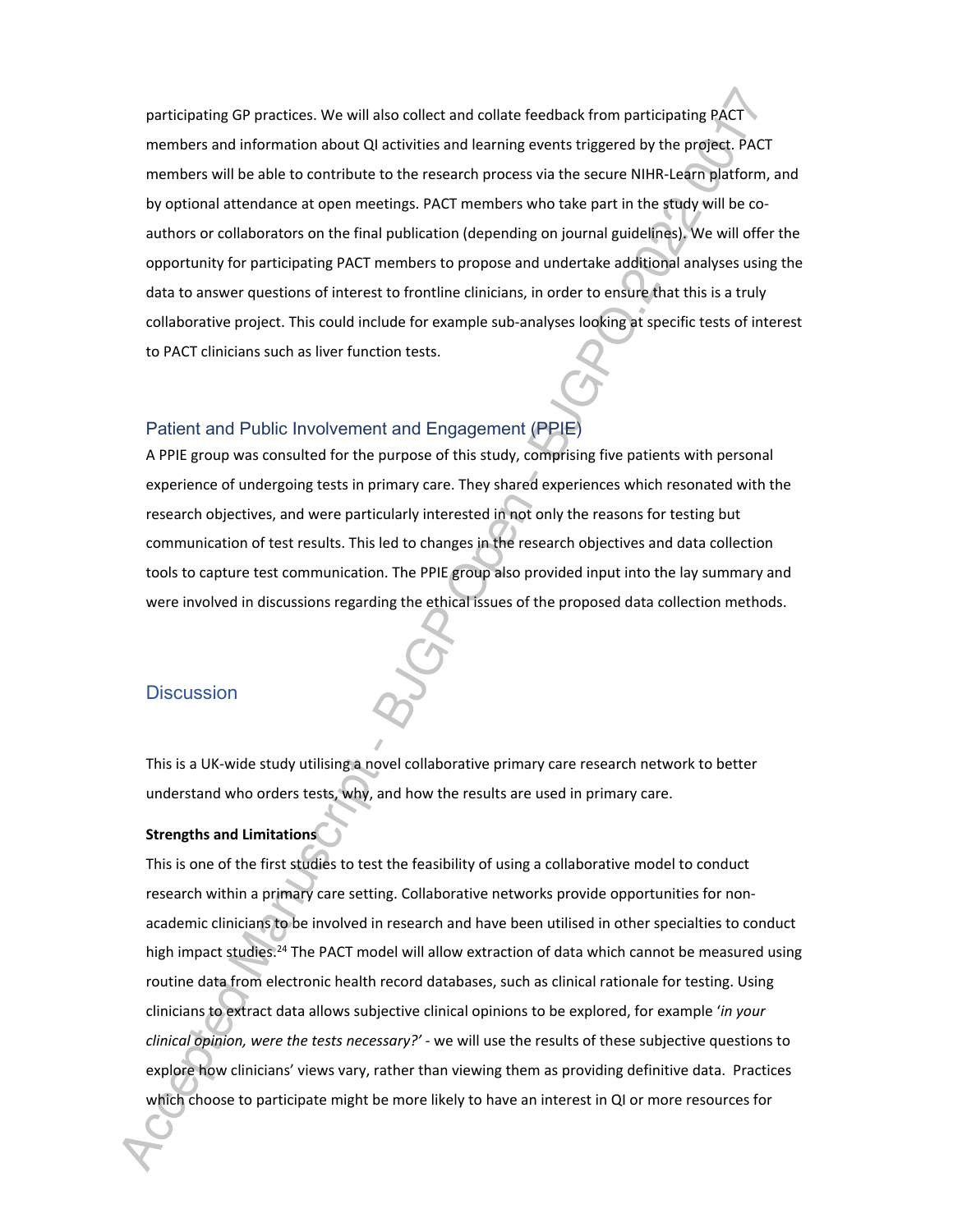participation, this should be taken into account when interpreting the results. Similar methods of data collection have been used successfully by the National Cancer Diagnosis Audit.<sup>25</sup> We will measure inter-rater reliability to ensure data-collection methods are rigorous and reproducible. If feasible, the PACT model can be used to address further primary care research questions of importance to practicing clinicians.

#### **Implications for Practice**

On a local level, a practice report containing a summary of the descriptive statistics will be emailed to participating PACT members, including anonymised practice-level data and combined practice data to benchmark against. PACT members will be able to use the data from their own practice to identify areas for QI around filing, communicating and actioning blood test results. Ideas for QI will be collated and shared with participating practices. This is important as analysis of UK medical protection organisation's database have demonstrated that hazards in primary care systems of coding and communicating laboratory tests are a common cause of malpractice and litigation.<sup>26,27</sup>

On a national level, this project will be important to help identify which clinical areas generate the largest volumes of blood testing, and highlight which symptoms are associated with the lowest yield of abnormal results. This will be important for developing future research and QI activities to optimise laboratory testing in primary care.

#### Funding

The study has been adopted by NIHR Applied Research Collaborative West and funded by Research Capability Funding from the Bristol, North Somerset and South Gloucestershire Clinical Commissioning Group (RCF20/21-1-1JW & RCF21/22-1JW).

#### Ethical approval

This study has received favourable ethical opinion from University of Bristol Faculty of Health Sciences Research Ethics Committee (ref 116947).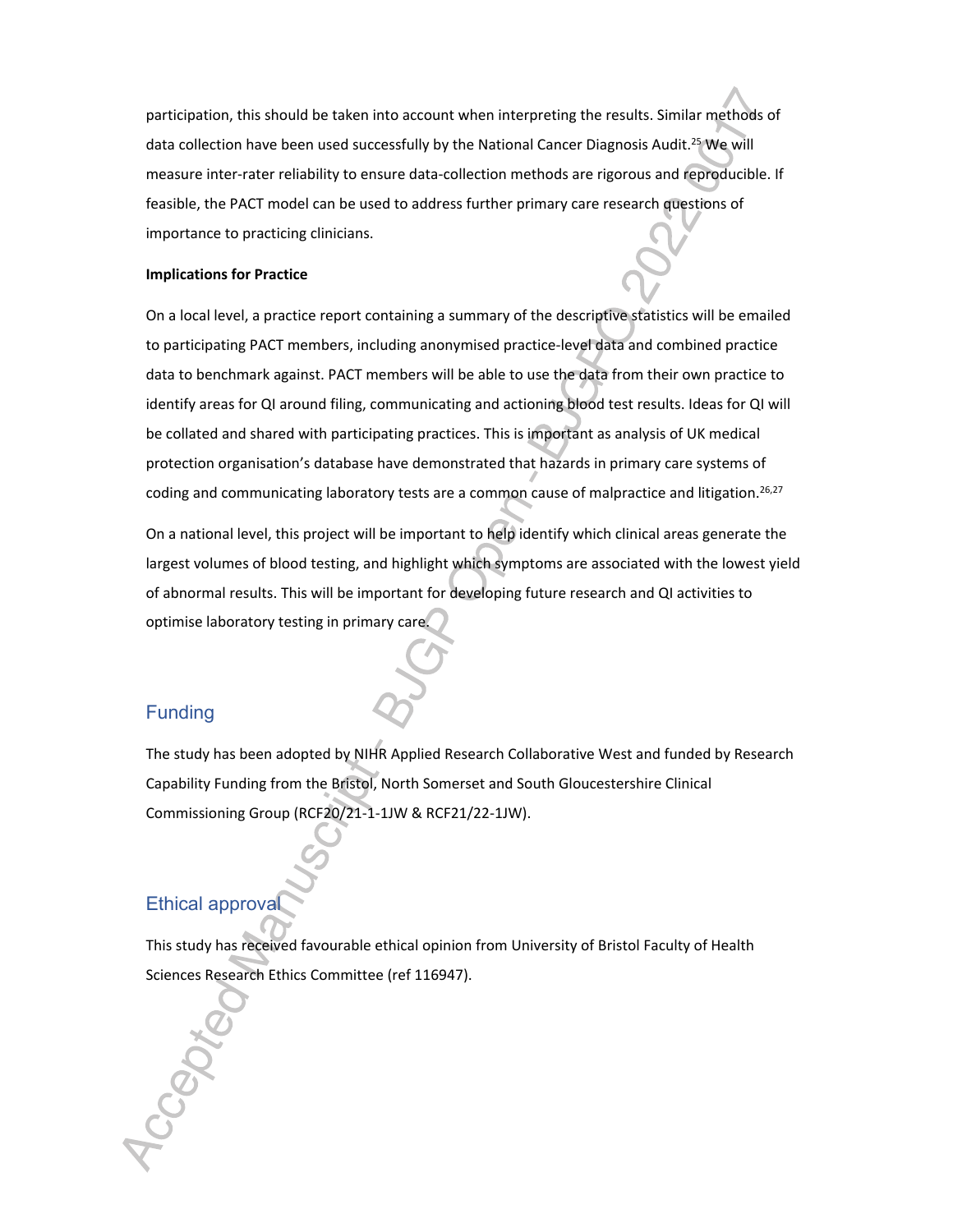#### Acknowledgements

Thank you to the participants in the Patient and Public Involvement and Engagement group whose input led to numerous direct changes to the protocol and analysis plan, and to Chris Salisbury for advice and guidance.

#### Competing interests

Accepted Manuscript . BUGP

SH is a member of the BJGP Open Editorial Board; he had no involvement in the peer review process or decision on this manuscript. SWDM is Associate Editor of the BJGP; he had no involvement in the peer review process or decision on this manuscript.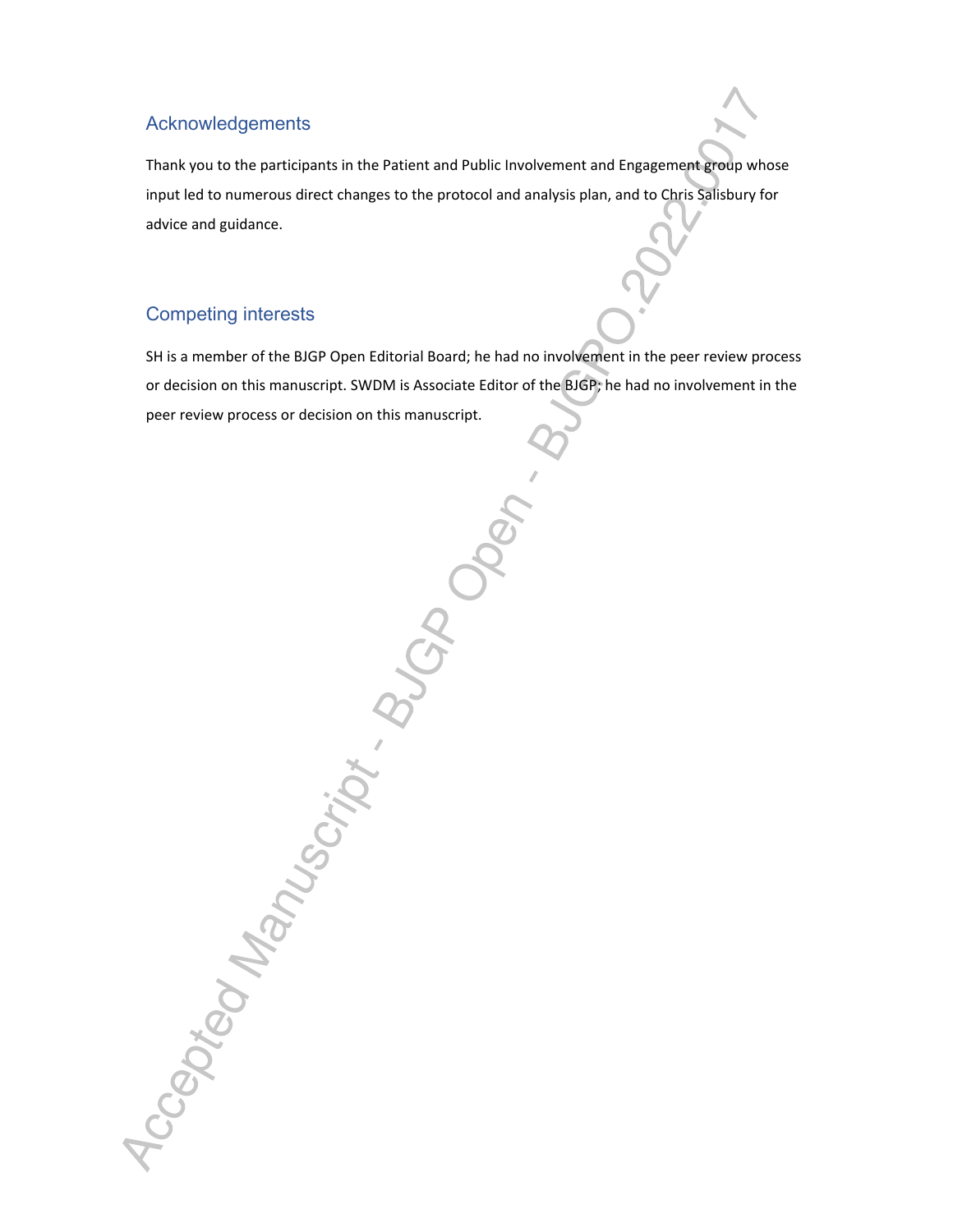### Figure 1: Recruitment and consent flowchart

#### **Advertise the study**

Via PACT network, social media, GP teaching newsletters, RCGP and Next Generation **GP Networks** 

#### **Expression of interest**

Link on PACT website with information about study. Click through to online<br>expression of interest form on REDCap, including short questionnaire to collect demographic details of GP practice and an electronic consent form

#### **Practice agreement**

Accepted Manuscript Buck

Online practice agreement form on REDCap, for completion by GP partner or practice manager

#### Practice selection to take part in study

Practices with a range of computer systems (EMIS, SystemOne, Vision) and a range of PACT members (trainees GPs, allied health professionals) selected to participate in pilot study

Recruitment to main study<br>All practices which expressed an interest will be invited to participate

 $\blacktriangledown$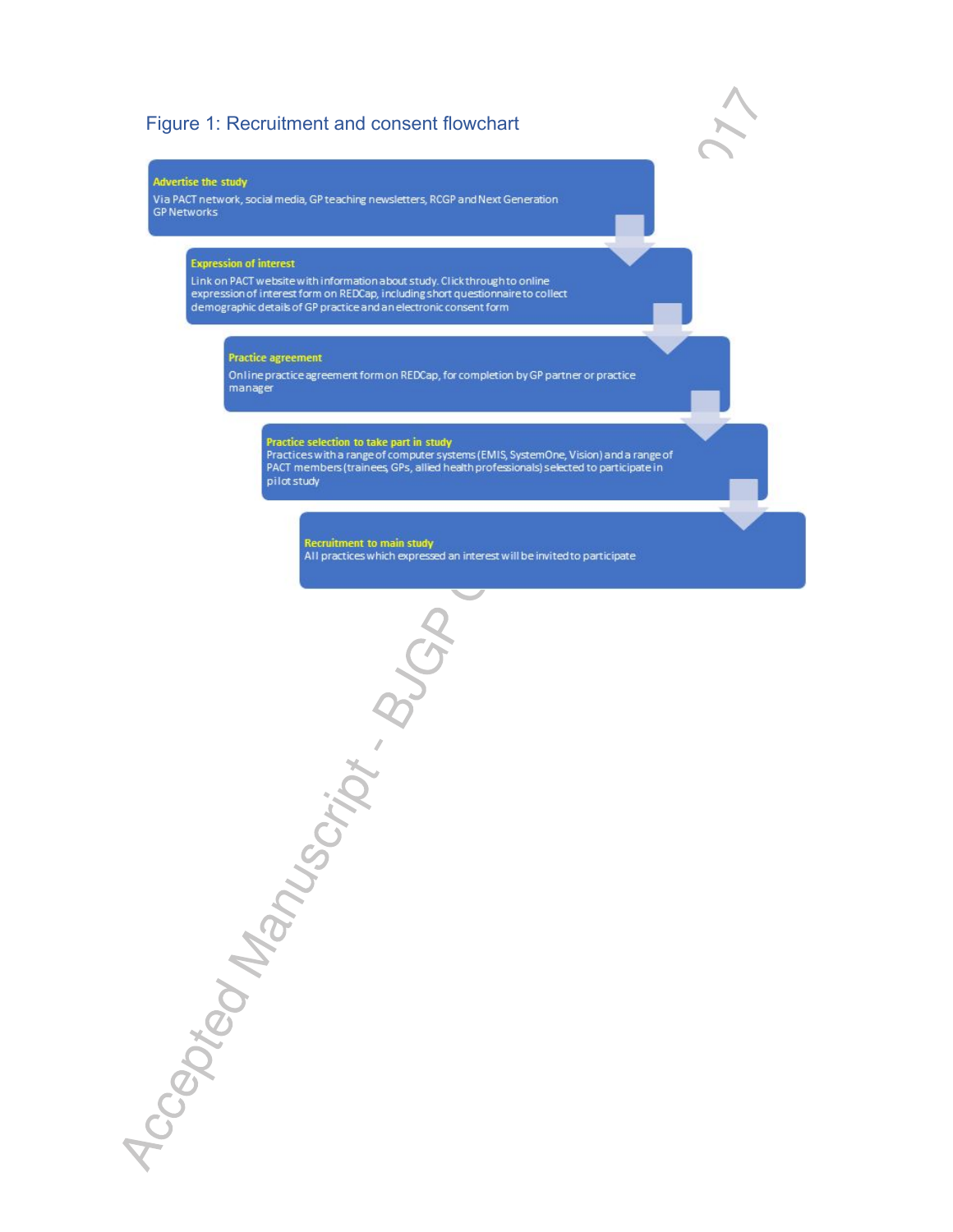#### **References**

- 1. O'Sullivan JW, Stevens S, Hobbs FDR, et al. Temporal trends in use of tests in UK primary care, 2000-15: retrospective analysis of 250 million tests. *BMJ.* 2018;363.
- 2. Busby J, Schroeder K, Woltersdorf W, et al. Temporal growth and geographic variation in the use of laboratory tests by NHS general practices: using routine data to identify research priorities. *Br J Gen Pract.* 2013;63(609):e256-266.
- 3. O'Sullivan JW, Stevens S, Oke J, et al. Practice variation in the use of tests in UK primary care: a retrospective analysis of 16 million tests performed over 3.3 million patient years in 2015/16. *BMC Med*. 2018;16(1):229.
- 4. Elwenspoek MMC, Patel R, Watson JC, Whiting P. Are guidelines for monitoring chronic disease in primary care evidence based? *BMJ.* 2019;365:l2319.
- 5. Report of the Second Phase of the Review of NHS Pathology Services in England. Chaired by Lord Carter of Coles. 2008.
- 6. M. Zhi, E.L. Ding, J. Theisen-Toupal, J. Whelan, R. Arnaout, The landscape of inappropriate laboratory testing: a 15-year meta-analysis, *PloS one*. 8(11) (2013) e78962.
- 7. Deyo RA. Cascade effects of medical technology. *Annu Rev Public Health.* 2002;23:23-44.
- 8. Mold JW, Stein HF. The cascade effect in the clinical care of patients. *N Engl J Med.*  1986;314(8):512-514.
- 9. Watson J SC, Whiting P, Banks J, Pyne Y, Hamilton W. Added value and cascade effects of inflammatory marker tests in UK primary care: a cohort study from the Clinical Practice Research Datalink. *Br J Gen Pract.* 2019; 69 (684): e470-e478.
- 10. Fryer AA, Smellie WSA. Managing demand for laboratory tests: a laboratory toolkit. *J Clin Pathol.* 2013;66(1):62-72.
- 11. Hobbs FDR, Bankhead C, Mukhtar T, et al. Clinical workload in UK primary care: a retrospective analysis of 100 million consultations in England. *Lancet.* 2016; 387(10035):2323-2330.
- 12. Callen JL, Westbrook JI, Georgiou A, Li J. Failure to follow-up test results for ambulatory patients: a systematic review. *J Gen Intern Med.* 2012;27(10):1334-1348.
- 13. Litchfield I, Bentham L, Lilford R, McManus RJ, Hill A, Greenfield S. Test result communication in primary care: a survey of current practice. *BMJ Qual Saf.* 2015;24(11):691- 699.
- 14. Litchfield IJ, Bentham LM, Lilford RJ, Greenfield SM. Test result communication in primary care: clinical and office staff perspectives. *Fam Pract.* 2014;31(5):592-597.
- 15. Litchfield I, Bentham L, Hill A, McManus RJ, Lilford R, Greenfield S. Routine failures in the process for blood testing and the communication of results to patients in primary care in the UK: a qualitative exploration of patient and provider perspectives. *BMJ Qual Saf.*  2015;24(11):681-690.
- 16. Kostopoulou O, Delaney BC, Munro CW. Diagnostic difficulty and error in primary care--a systematic review. *Fam Pract.* 2008;25(6):400-413.
- 17. Singh H, Schiff GD, Graber ML, Onakpoya I, Thompson MJ. The global burden of diagnostic errors in primary care. *BMJ Qual Saf.* 2017;26(6):484-494.
- 18. Summary of the evidence on patient safety: Implications for research. World alliance for patient safety: WHO: 2008. Available at: https://www.who.int/publications/i/item/9789241596541 (accessed 22/04/2022).
- 19. Health Improvement Scotland. Scottish Patient Safety Programme Primary Care: Results Handling. Available at: https://ihub.scot/improvement-programmes/scottish-patient-safetyprogramme-spsp/spsp-programmes-of-work/spsp-primary-care/deteriorating-patient-inprimary-care/results-handling/ (accessed 22/04/2022)
- Department of Health. Attributing the costs of health and social care Research & Development (AcoRD) 2012. Available at: